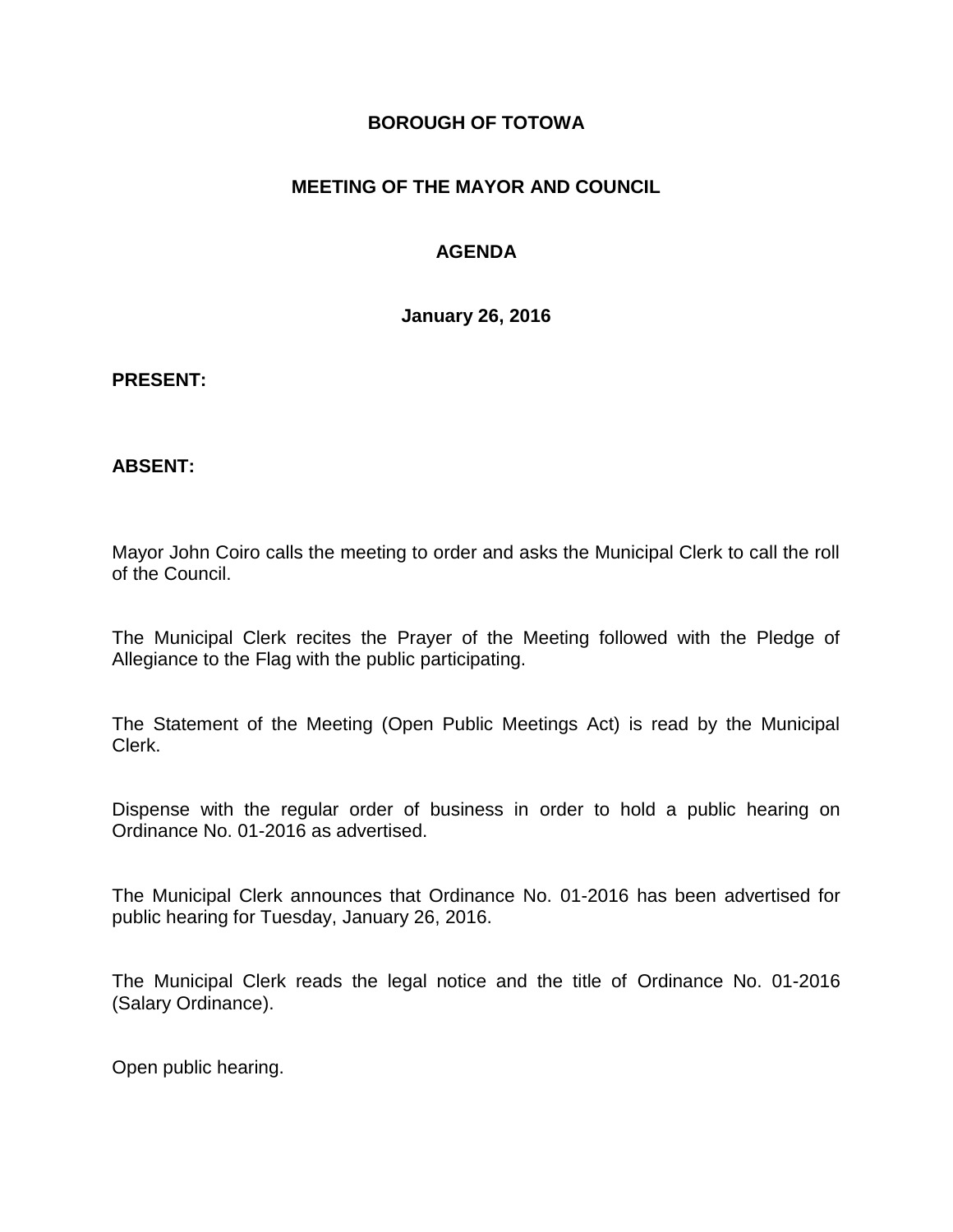Mayor Coiro asks if any citizens wish to be heard on Ordinance No. 01-2016.

### **CITIZENS HEARD:**

Close public hearing.

The Municipal Clerk reads Ordinance No. 01-2016 by title.

Adopt Ordinance No. 01-2016.

Revert to the regular order of business.

Report from Members of the Council, Municipal Clerk and Municipal Attorney.

**CITIZENS HEARD:**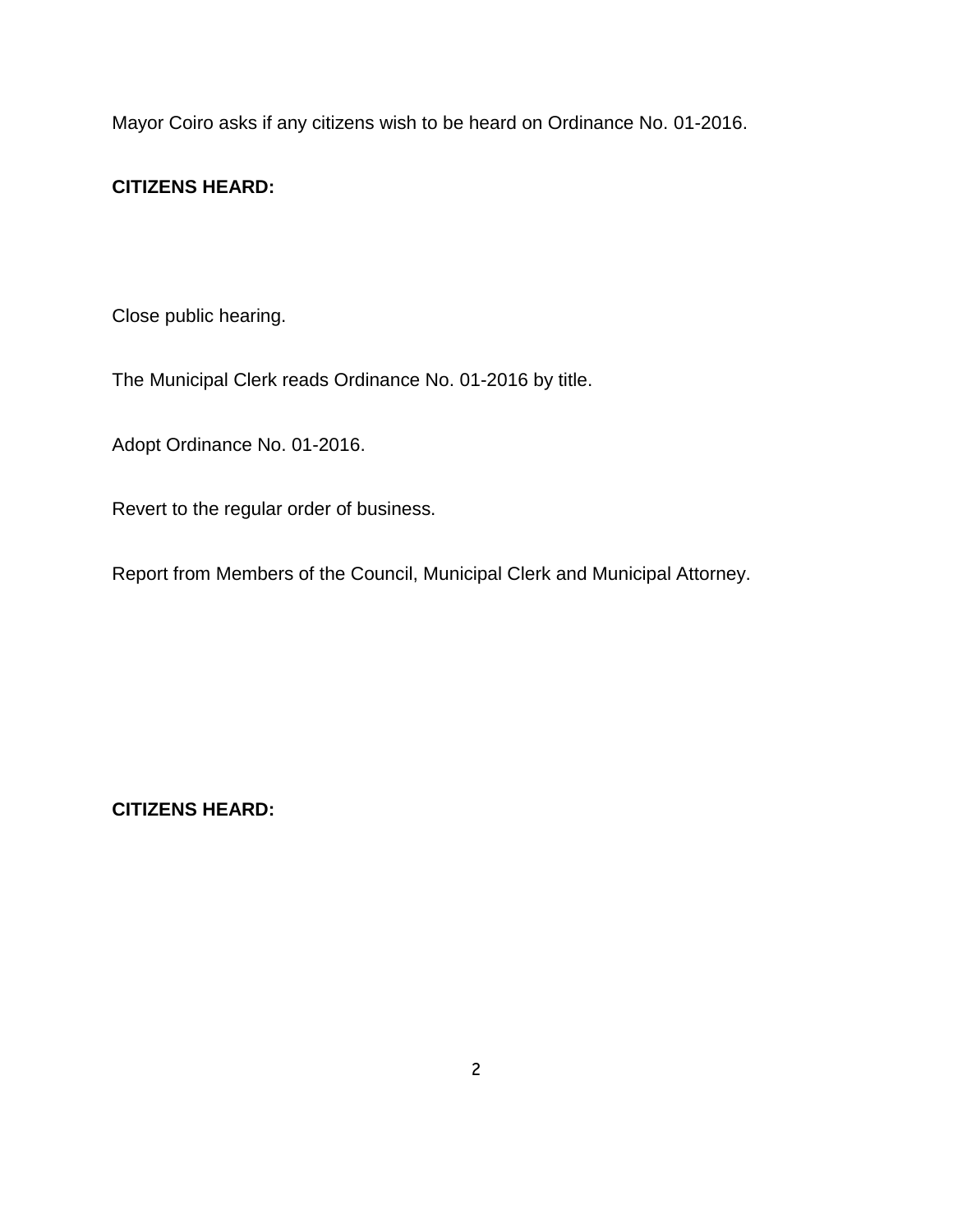Minutes of the Mayor and Council for the meeting of January 12, 2016.

# **COMMITTEE ON FINANCE: PICARELLI, D'ANGELO, FONTANELLA.**

Resolution No. 2016-03 for the payment of bills.

Resolution authorizing the Treasurer to issue refunds to various property owners pursuant to State Tax Court judgments.

Resolution to effectuate the redemption of Tax Sale Certificate #15-00001 for 69 Franklin Place, Block 25, Lot 20.

Resolution Authorizing Emergency Temporary Appropriation.

# **COMMITTEE ON PUBLIC SAFETY: PUGLISE, FONTANELLA, BUCHER.**

Retirement letter from Police Lieutenant Raymond Keeley, effective March 1, 2016.

#### **COMMITTEE ON PUBLIC WORKS: D'ANGELO, PUGLISE, ANDRIANI.**

Resolution Authorizing Historical Fill Investigation Services For The CDBG-DR Program.

#### **COMMITTEE ON ENG. & PUB. PROPERTY: FONTANELLA, ANDRIANI, D'ANGELO.**

Payment Estimate No. 3 in the amount of \$84,601.44 to Envirocon, Inc. for the Municipal Complex Generator Project.

Resolution Authorizing The Borough Clerk To Set Up A Public Sale/Auction Of Personal Property No Longer Needed For Public Use.